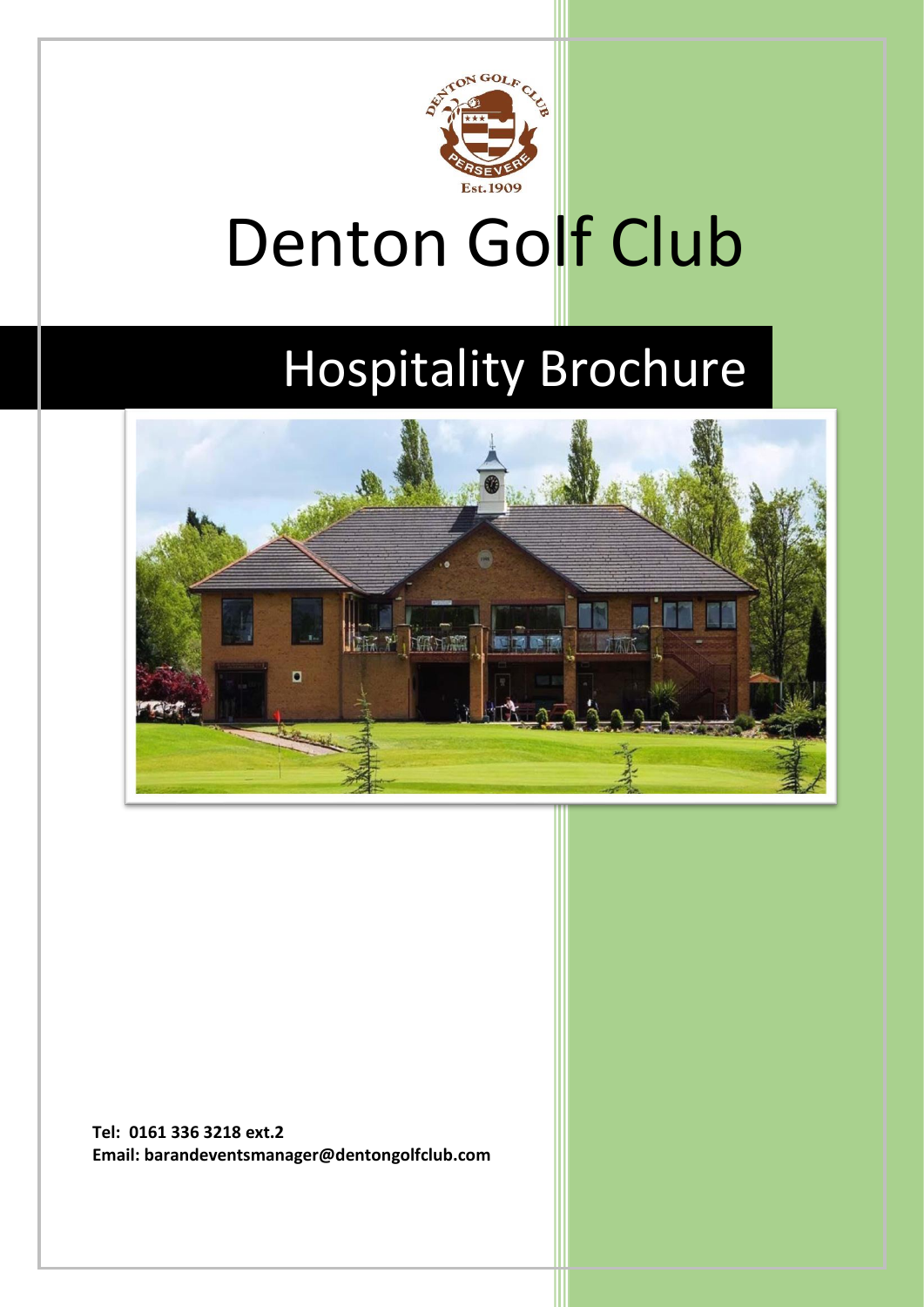### **ROOM HIRE & FACILITIES**

Upon booking your event with us the room hire fee is required as your deposit. Please note that availability can be limited so booking in advance is advised and we do not accept provisional bookings.

|                                                 | Afternoon 11am-5pm | Evening 7pm-00:30am |
|-------------------------------------------------|--------------------|---------------------|
| <b>Whole Function Suite</b><br>up to 150 guests | £100.00            | £150.00             |
| Main Lounge only<br>Up to $50 - 70$ guests*     | £60.00             | £85.00              |
| Dining Room only<br>Up to 60 guests             | £40.00             | £65.00              |

Room hire fees do not apply on Fridays or for funeral receptions.

Please note that in the event of a cancellation, any room hire or catering payments are nonrefundable. Such payments can be redeemed at a later date, for a duration of 12 months.

### **Room hire is inclusive of:**

Full use of function suite and outside balcony Private bar Drink service until 23.30 (Bar extension: additional £100 for one hour service). Entertainment allowance until 00.00 White, ivory or black linen tablecloths Linen napkins for formal dining Use of TV for photo or presentation purposes In-house audio system for background music with option to connect additional devices for personal playlists Microphone Disabled access Baby changing facilities Air conditioning Free WIFI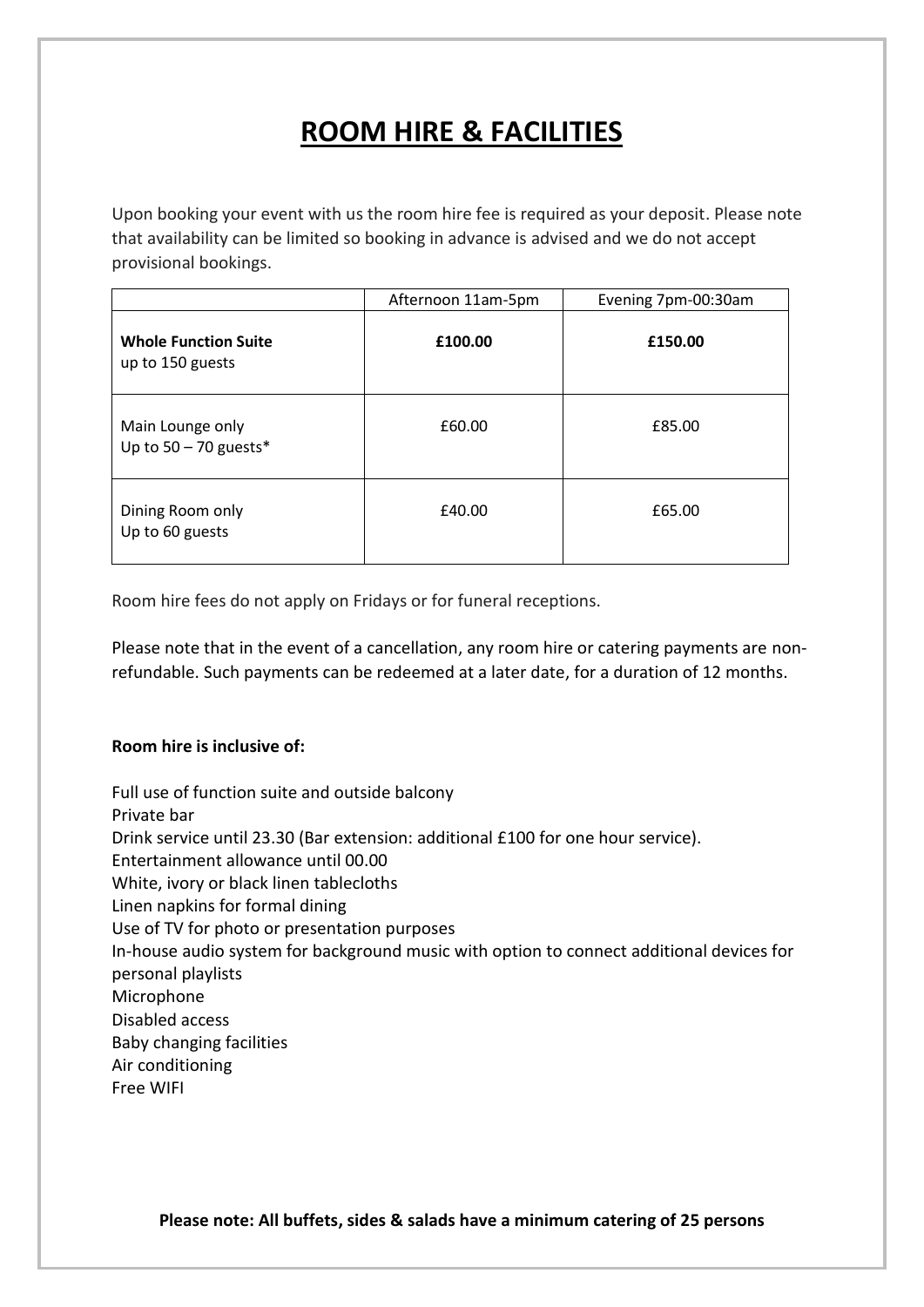### **BUFFETS**

### **BUFFET A**

Selection of luxury sandwiches  $(v^*)$ Seasoned chunky chips (v)

#### **£5.50 per person**

With home-made soup of your choice

**£7.50 per person**

### **BUFFET C**

Selection of luxury sandwiches  $(v^*)$ Selection of freshly baked quiches  $(v^*)$ Chicken goujons Gourmet sausage rolls Cheese pastry bites (V) Oriental selection (V\*) Selection of pizzas  $(v^*)$ Crispy potato wedges (V)

**£12.95 per person**

### **BUFFET E**

Antipasti boards; cured meats, olives, cheese & oils Selection of artisan breads (v) Marinated chicken kebabs (GF) Whole salmon with Atlantic prawns (GF) Selection of pate with chutneys Loaded potato skins Honey glazed sausages Goat's cheese & tomato tarts (V\*) Smoked salmon & cream cheese cucumber bites (GF) Beef tomato & mozzarella platters (V) (GF) Chicken Caesar salad

 **£18.95 per person**

### **BUFFET B**

Selection of luxury sandwiches  $(v^*)$ Selection of freshly baked quiches (V\*) Seasoned chicken drummers Honey glazed sausages Mini pork pies Oriental selection (V\*) Seasoned chunky chips (v)

#### **£9.95 per person**

### **BUFFET D**

Hot melt baguettes: BBQ pulled pork & Peri-Peri Chicken Selection of vegetarian sandwiches (v) Chicken tikka skewers Mediterranean veg & feta tarts (V) Beef tomato & mozzarella platters (V) (GF) Indian platter selection (VE) Selection of pizzas (V\*) Loaded potato skins (v\*) **£15.95 per person**

### **VEGAN BUFFET**

Selection of pitta bread wraps  $(VE)$ Selection of flatbreads (VE) Stuffed field mushrooms (VE) Roasted peppers stuffed with cous-cous (VE) Chargrilled vegetables (VE) Sweet potato wedges (VE) Fresh green salad (VE) Tabbouleh with bulgur, tomato & parsley salad (VE) Trio of tomato salad (VE) Bean salad, rice salad & pasta salad (VE) Crudités with dips (VE)

**£16.95 per person**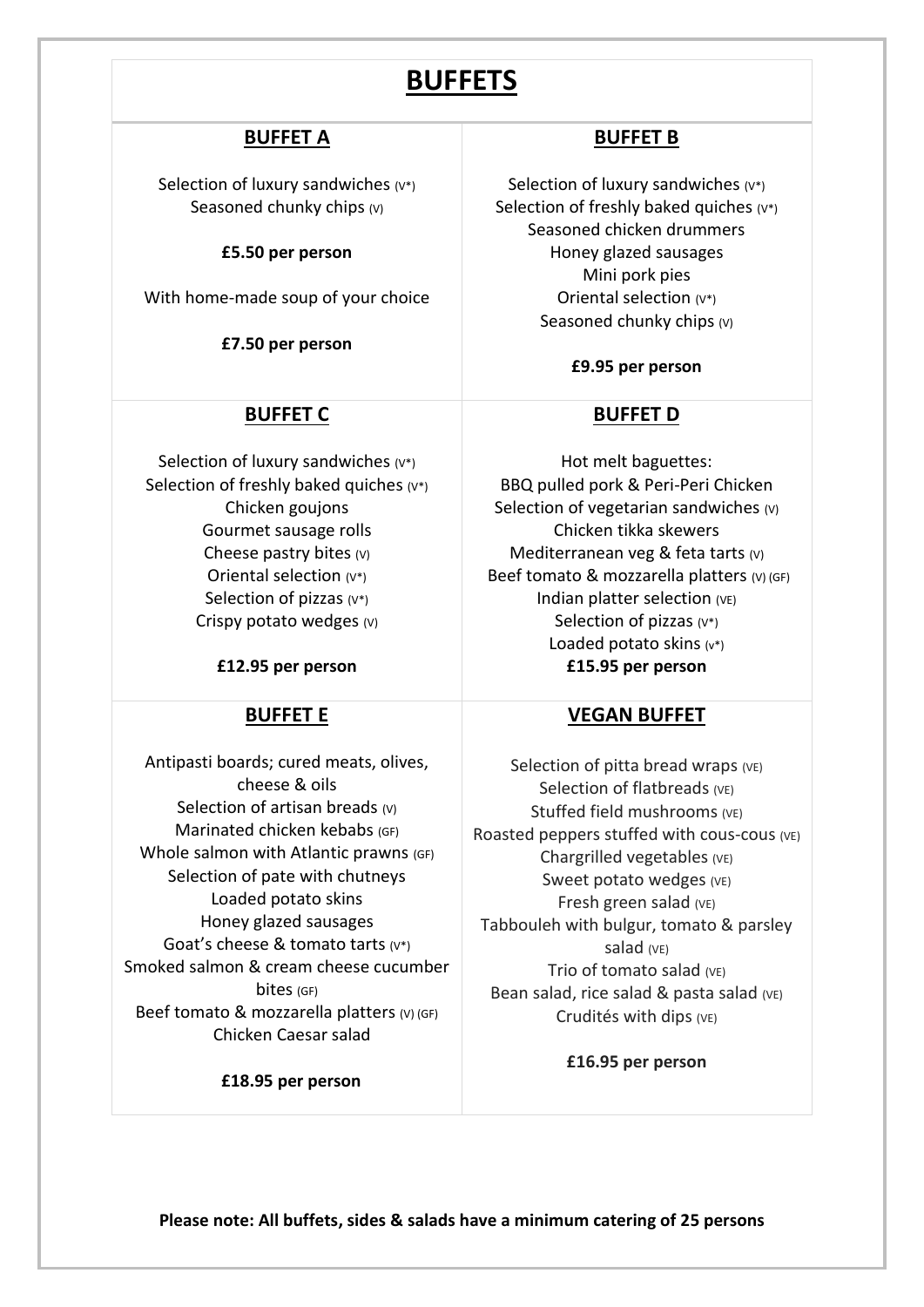### **CHILDREN'S BUFFET**

Ham sandwiches & cheese sandwiches Assorted crisps selection Sausage rolls Cheese & tomato pizza Chips Salad: cucumber sticks, carrot sticks & cherry tomatoes Selection of cupcakes

**£6.50 per person**

### **CHILDREN'S HOT DISHES**

Chicken nuggets & chips with peas/ beans Fish fingers & chips with peas/beans Cheese & tomato pizza & chips Sausage & mash with gravy Hot dogs with chips

#### **£4.50 per person**

(No minimum order) (Maximum of two options)

### **SALADS & SIDES**

Add the following to any catering options;

Fresh baby leaf salad, potato salad, rice salad, pasta salad & coleslaw (V)

**£2.00 per person**

### **DESSERTS**

All desserts serve approximately 15 persons

| Chocolate fudge cake                   |  |
|----------------------------------------|--|
| Strawberry gateaux                     |  |
| Vanilla cheesecake                     |  |
| Victoria sponge cake                   |  |
| Coffee & walnut cake                   |  |
| Selection of miniature cakes & fancies |  |
| Cheese & biscuits with condiments      |  |

£25 per cake £25 per cake £25 per cake £25 per cake £25 per cake £30 per serving £60 per serving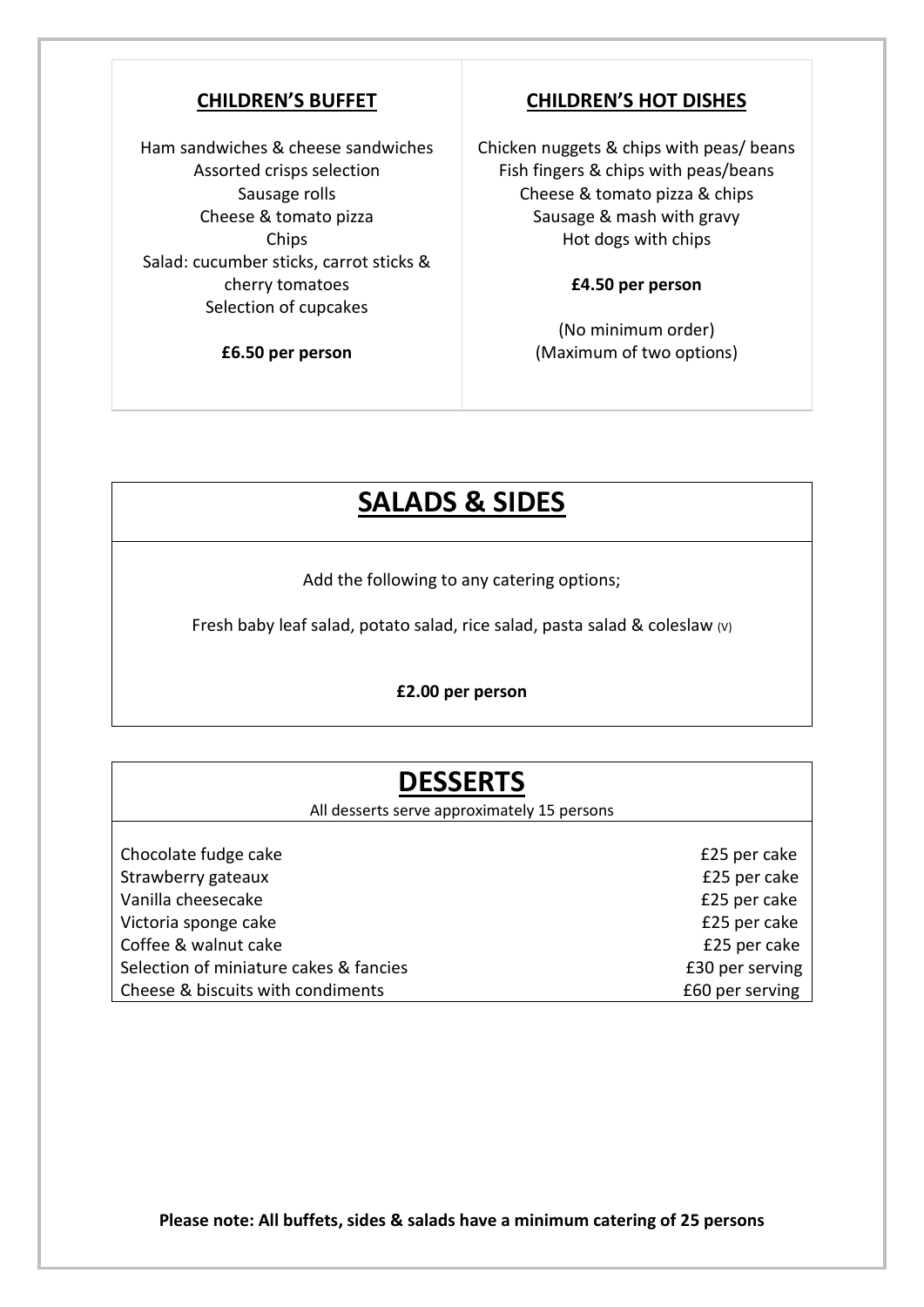### **HOT SUPPERS**

**One Option £7.95 per person Two Options £8.95 per person** (min 40 persons) **Three Options £10.95 per person** (min 60 persons)

**Steak & potato pie** crusty bread rolls, red cabbage & beetroot **Chicken curry** rice, chips & poppadum (VA) **Chilli con carne** rice & chips (VA) **Lasagne (VA)** garlic bread & salad **Cheese & onion pie** chips & beans (V) **Cottage pie** crusty bread rolls, red cabbage & beetroot **Fisherman's pie** topped with creamy mashed potato **Chicken & pepperoni pasta bake** garlic bread & salad **Mozzarella & basil pasta bake** garlic bread & salad (V)

### **JACKET POTATOES**

### **£8.95 per person**

Freshly baked potatoes with the following selection of fillings served with fresh salad & garlic bread

> **Baked beans** (V) **Cheddar cheese** (V) **Tuna crunch Chill con carne Peri-Peri chicken**

### **MINIATURE BUCKETS**

**£6.50 per person** choose two choices

**Battered fish & chips** with mushy peas **Chicken curry** with rice & naan bread (GFA) **Sausage & mash** with rich onion gravy, topped with crispy leeks**(VA) Chilli Con Carne** with rice, topped with sour cream & nachos **Sweet potato dhal curry** with rice & naan bread (VE) (GFA)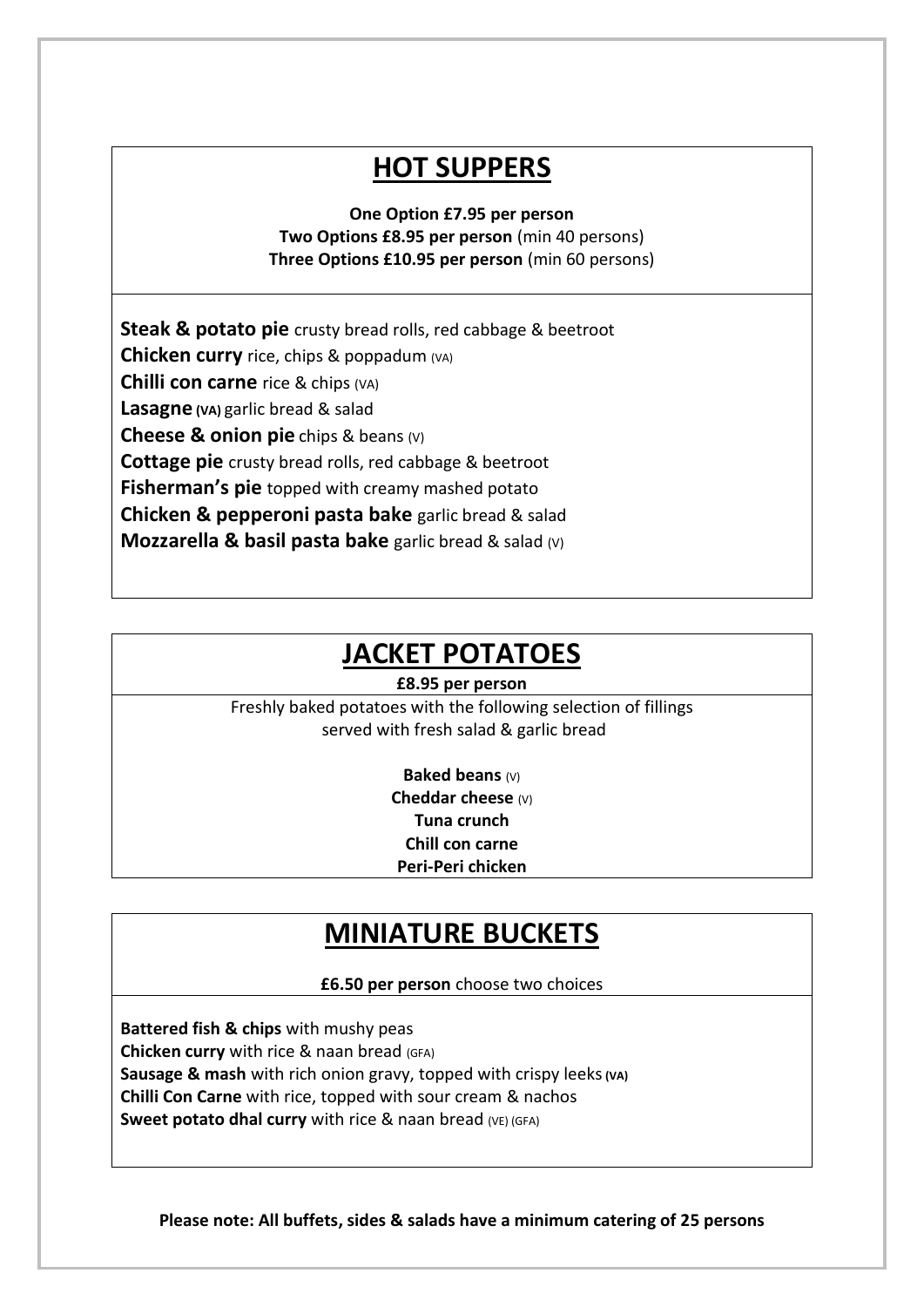### **SIMPLE SUPPERS**

All served with seasoned chunky chips. Circulated by our waiters to your table.

**£4.95 per person\***

### **Bacon barm**

**Sausage barm** (VA) **Brie.L.T barm** (V) **Hot roast beef & onion gravy barm Hot turkey & stuffing barm Hot dog Chilli hot dog £1** supplement

### **RECEPTION SERVICES**

Greet your guests in style!

### **DRINKS ON ARRIVAL**

Glass of sparkling wine **EXACT SERVICES** Class of sparkling wine Bucks fizz **EXECUTE:** Bucks fizz **EXECUTE:**  $\frac{22.00 \text{ per glass}}{2.00 \text{ per glass}}$ Prosecco **E4.00 per glass** Champagne **E7.00** per glass Bottled beer **E4.00** per bottle Pimm's & lemonade **E4.00** per glass Cordial juice E4.50 per jug Fresh orange juice **E10.00** per jug

**CANAPES** 3 options £4.50 per person 5 options £5.75 per person

Mini Yorkshire puddings filled with beef & cauliflower cheese puree Honey glazed pork sausages Atlantic prawn & smashed avocado en croute (GFA) Mini filled potato skins  $(v^*)$ Tomato, basil & feta bruschetta on toasted sour dough bread (V)(GFA) Watermelon, cured ham & feta skewer (GF) Smoked salmon & cream cheese bellini (GFA) Miniature quiche selection (V\*) Miniature beef burger on brioche bun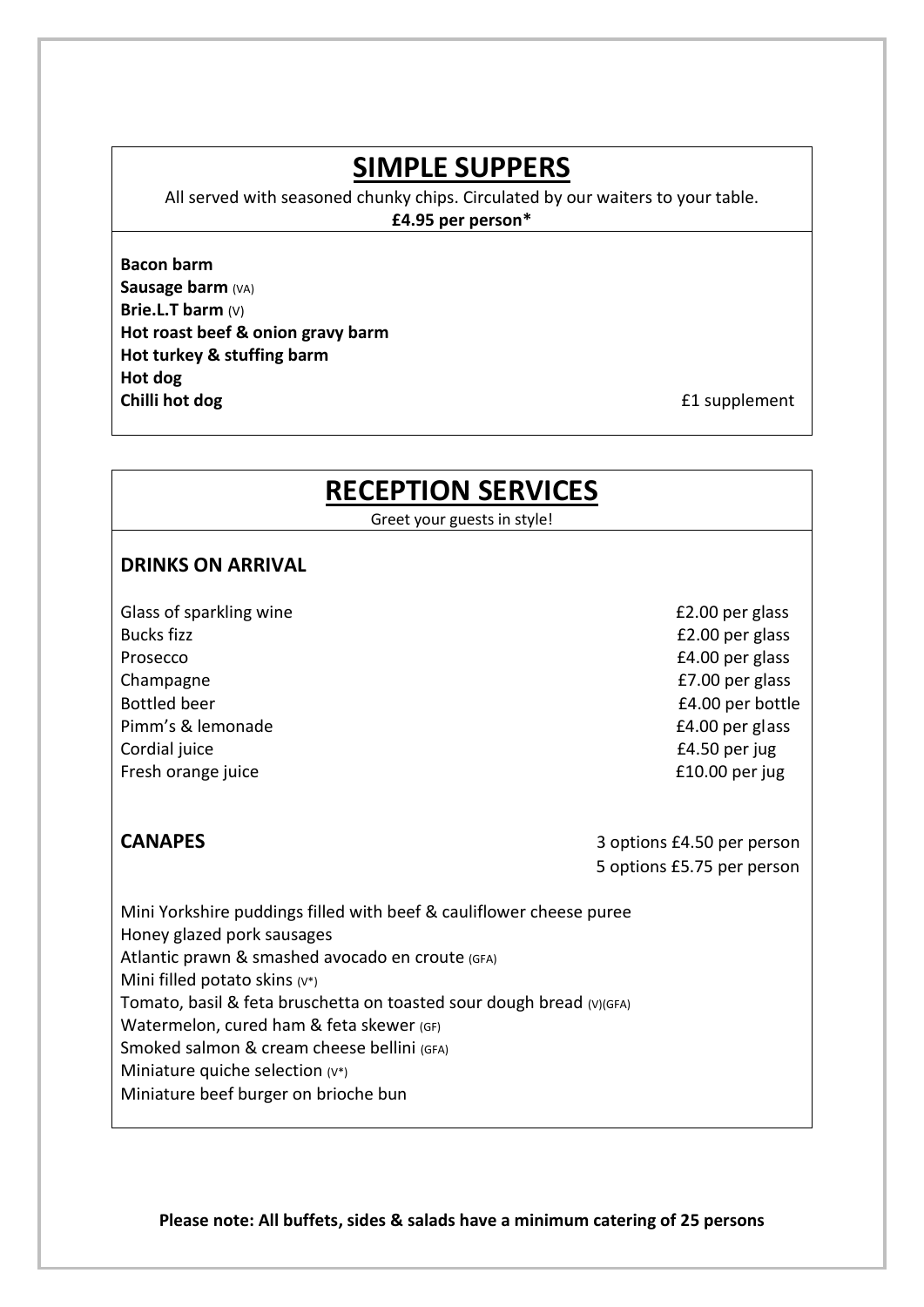### **TERMS & CONDITIONS**

- $\partial$  Final numbers and full payment for catering services are to be confirmed at your earliest convenience or at least **ONE WEEK** in advance. Payments in instalments are also accepted. To arrange a consultation please contact the events team on 0161 336 3218 ext. 2
- $\partial$  All our food is prepared in a kitchen where nuts, cereals containing gluten and other allergens are present and our menu descriptions do not include all ingredients. Please inform us of any special dietary requirements or allergies for you and your guests. Denton Golf Club can provide substitute dishes upon request but cannot be held responsible for not conforming to dietary requirements or allergies if not given prior notice.
- $\partial$  Any foods prepared for an event will be served at the required time and left to stand for no longer than **ONE HOUR**. The Club accepts no responsibility for leftover food taken off the premises and guests will be asked to sign a disclaimer to that effect. We do not provide any take-away facilities.
- $\partial$  **Key** (N= contains nuts) (V = Vegetarian) (V<sup>\*</sup> = Some options vegetarian) (VA = Vegetarian alternative available) (GF = Gluten Free) (GFA= Gluten free alternative available) (VE = Vegan)

**The Denton Golf Club team would like to take this opportunity to thank you for your consideration in booking your special event with us. We hope you have an enjoyable event and consider our services in the future.**

…The Denton Golf Club team

**For more information contact our Bar & Events Manager: Kirsty Ludlow.**

Tel: 0161 336 3218 ext.2 Email: barandeventsmanager@dentongolfclub.com